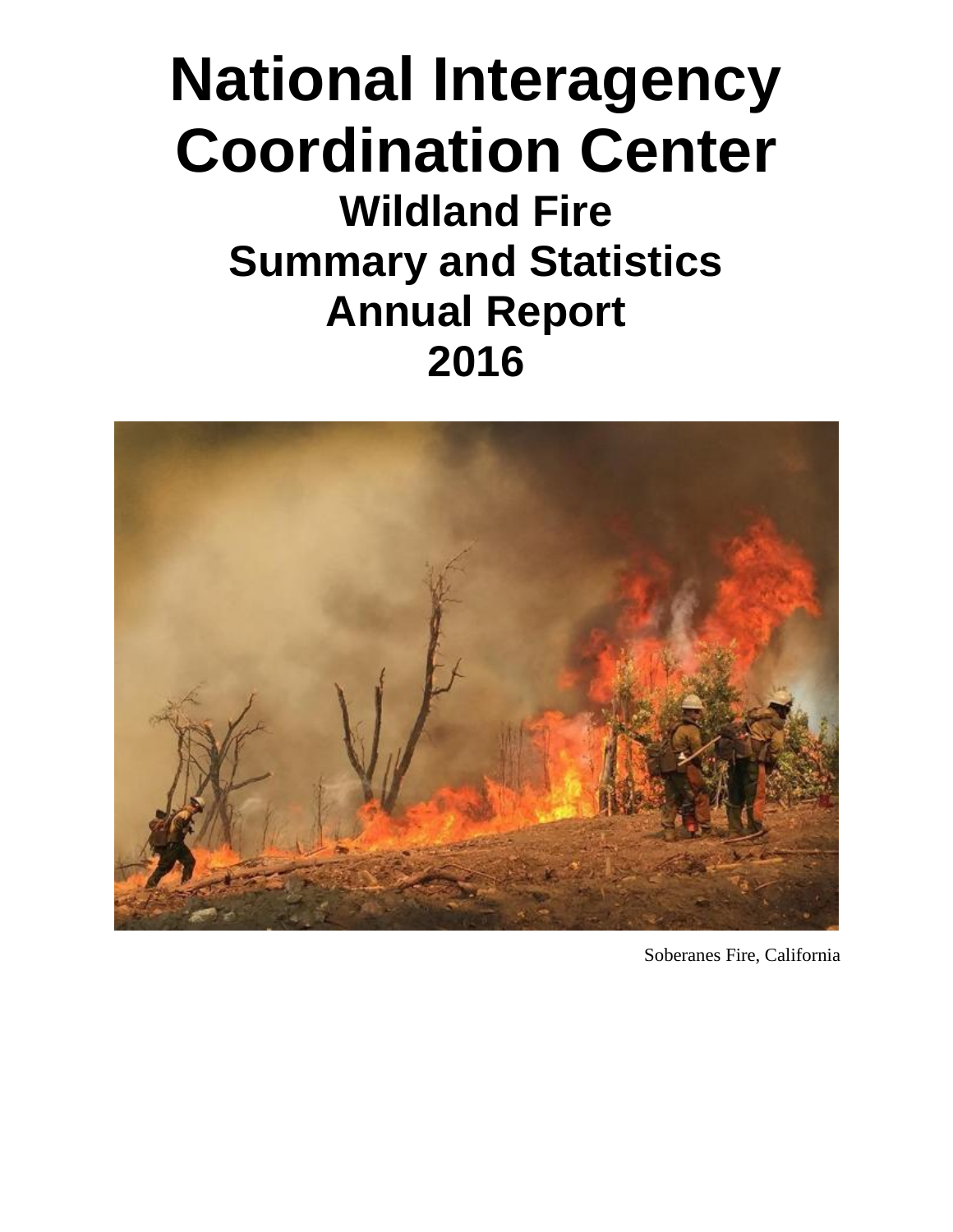



# Table of Contents

| <b>Identifier Legend</b>                         | page2   |
|--------------------------------------------------|---------|
| Preface                                          | page3   |
| <b>Annual Fire Summary</b>                       | page4   |
| <b>Significant Fires</b>                         | page10  |
| <b>Wildland Fires and Acres</b>                  | page 13 |
| Prescribed Fire Projects and Acres               | page24  |
| <b>National Preparedness Levels</b>              | page28  |
| Type 1 and 2 Incident Management Teams           | page30  |
| <b>Department of Defense</b>                     | page35  |
| Crews                                            | page35  |
| Engines                                          | page38  |
| Overhead                                         | page41  |
| <b>Helicopters</b>                               | page43  |
| <b>Fixed Wing Aircraft (and MAFFS)</b>           | page47  |
| <b>Equipment Services (Caterers and Showers)</b> | page54  |
| Radio and Weather Equipment                      | page56  |
| Benchmarks (Records)                             | page58  |
| <b>Acronyms and Terminology</b>                  | page59  |
| Wildland Fires and Acres by State and Agency     | page60  |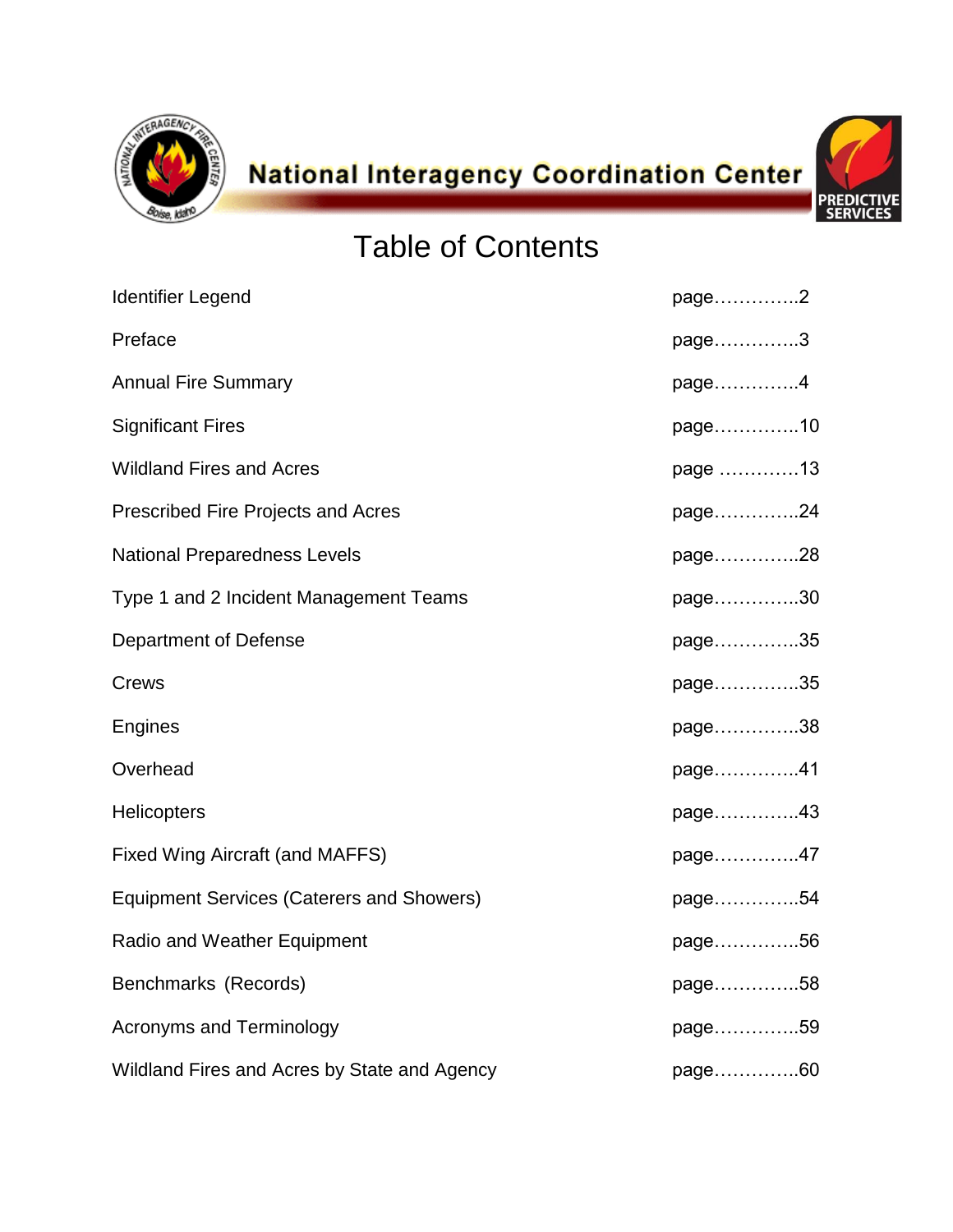# **Identifier Legend**

## **Interagency Coordination Centers <b>Government Agencies**

- **NICC** National Interagency Coordination Center **Department of the Interior:**
- 
- 

Management

- 
- 
- **NR** Northern Rockies **NW** Northwest
- 
- 
- **SO** Southern California
- 
- **CIFFC** Canadian Interagency Forest
- **FCK** National Interagency Radio **FEMA** Federal Emergency Support Cache Management Agency

**AK** - Alaska **BIA** - Bureau of Indian Affairs **EA** - Eastern Area **BLM** - Bureau of Land

**GB** - Great Basin **FWS** - Fish & Wildlife Service **NO** - Northern California **NPS** - National Park Service

**RM** - Rocky Mountain **Department of Agriculture: SA** - Southern Area **FS** – USDA Forest Service

#### **SW** - Southwest **Department of Defense: DOD**

Fire Centre **Centre 2018 Department of Homeland Sec.** ESF #4 – Emergency Support Function 4, Firefighting

> **Department of Commerce: WXW** - National Weather Service

## **Department of Energy: DOE**

**ST** – State **ST/OT** – State and Other combined **OT** – Other **PRI** – Private **CNTY** – County **CN** – Canada **AU** – Australia **NZ** – New Zealand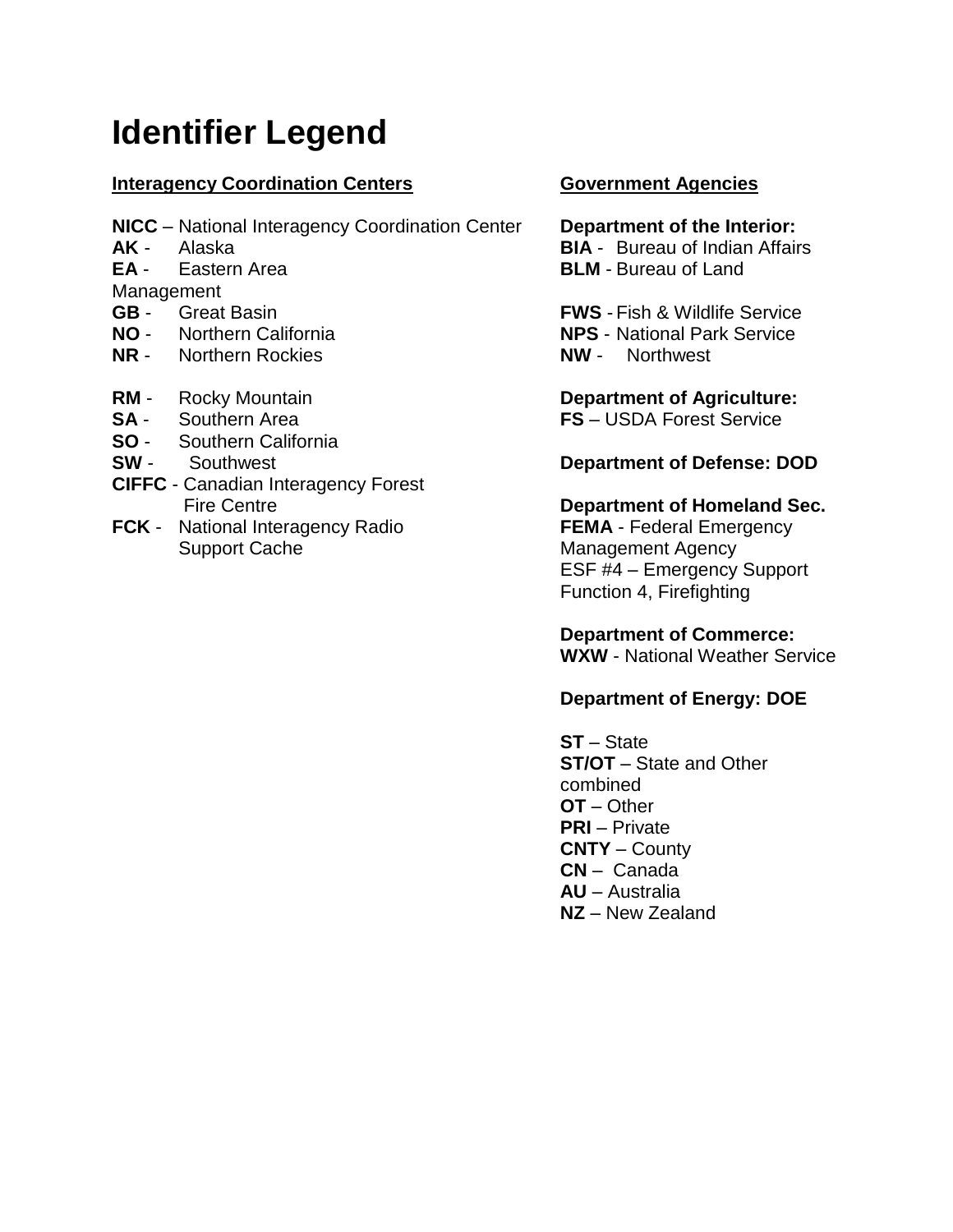# **Preface**

Statistics used in this report were gathered from the interagency Fire and Aviation Management Web Applications (FAMWEB) system, which includes the Situation Report and Incident Status Summary (ICS-209) programs. Previous National Interagency Coordination Center (NICC) annual reports and other sources were also used in this document. The statistics presented here are intended to provide a national perspective of annual fire activity, but may not reflect official figures for a specific agency. The statistics are delineated by agency and Geographic Area. Pie chart figures are rounded to the nearest whole percentage point. This document is available electronically at the National Interagency Coordination Center web page: https://www.predictiveservices.nifc.gov/intelligence/intelligence.htm.

#### *\* Five and ten year averages no longer include the current year data in the average. Therefore, in this report those averages will remain the same as the 2015 annual report.*

For agency-specific details or official data contact the individual agency.

Resource mobilization statistics used in this report were gathered from the interagency Resource Ordering and Status System (ROSS), which tracks tactical, logistical, service and support resources mobilized by the national incident dispatch coordination system. Statistics presented in this report are the resources requested by one of the ten Geographic Area Coordination Centers and processed through NICC. Requests by FEMA are placed to NICC through Emergency Support Function (ESF) #4 (Firefighting). The resource ordering process and procedures may be found in the National Mobilization Guide. The National Mobilization Guide can be found on the NICC web site [\(https://www.nifc.gov/news/nicc.html\)](https://www.nifc.gov/news/nicc.html) under reference materials.



# **Geographic Area Coordination Centers**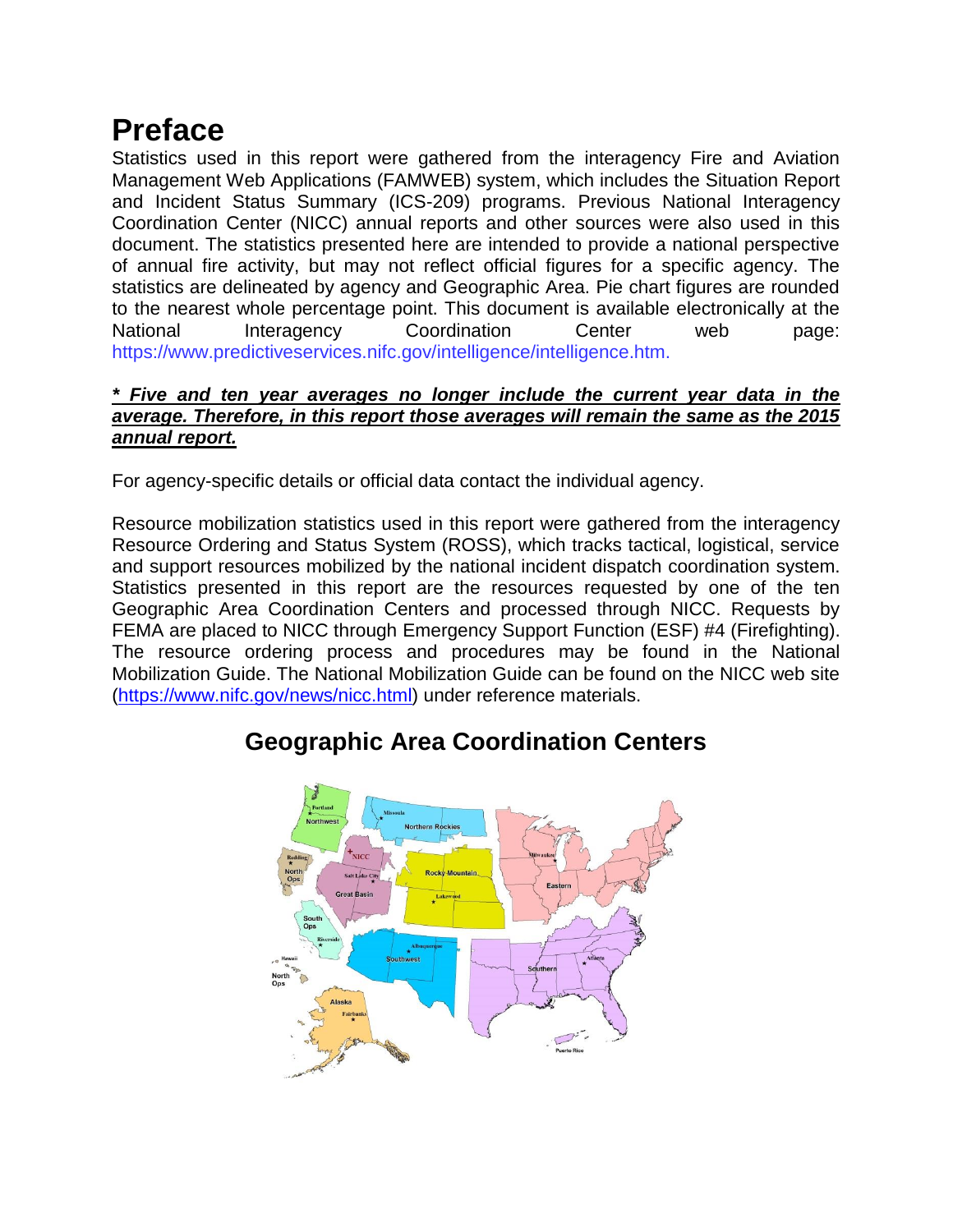# **National Interagency Coordination Center**

# **2016 Fire Summary**

### **Winter (December 2015 – February 2016)**

The winter months were generally warmer-than-normal across the U.S. except for normal to slightly below normal conditions in the Great Basin and Southwest where closed low systems brought periods of precipitation. The northern Plains to New England were quite warm—as much as 6 to 15 degrees above normal. Overall, it was the warmest winter on record across the contiguous states with six Northeast states recording their warmest winters in 121 years. Alaska had its second warmest winter on record since 1925.

Precipitation was above normal in several regions east of the Rockies. The Upper Midwest and central Plains had over 200 percent of normal precipitation with Iowa recording its wettest winter in 121 year. The Southeast and Mid-Atlantic regions were also 130 to 200 percent of normal precipitation from Alabama to Virginia. Much of the Pacific Northwest, northern California, and parts of the Great Basin received above normal precipitation, much as rain instead of typical snow. The Southwest and South Central state were dry with less than 70 percent of normal precipitation falling from southern California to Texas. Severe to exceptional drought conditions continued to worsen across much of California, Nevada and southern Oregon.

Fuel conditions were sufficiently moist through the early part of the year to mitigate the majority of significant fire activity.

#### **Spring (March – May)**

The spring continued a very warm trend across most of the nation with only near normal to slightly below normal temperatures in the Interior West and the Southwest. Above normal temperatures stretched from the Pacific Northwest to the northern Plains and the Upper Midwest with readings 2 to 6 degrees above normal in general. Alaska had is warmest spring on record. All 50 states recorded above normal temperatures.

Precipitation was above normal across much of the western and central U.S. while much of the eastern third of the nation was dry. Texas had several heavy rain events that caused extensive flooding in the central and coastal parts of the state. Tropical Storm Bonnie made landfall on the central South Carolina coast, producing up to 10 inches of rain and severe flooding. Heavy snow in the northern Rockies kept snowpack at or above normal into the late spring. Some precipitation managed to get into southern California and the Southwest, slowing the spread of drought slightly.

Fuel conditions continued to be generally moist through the early part of the year to mitigate the majority of significant fire activity. Exceptions to this occurred in the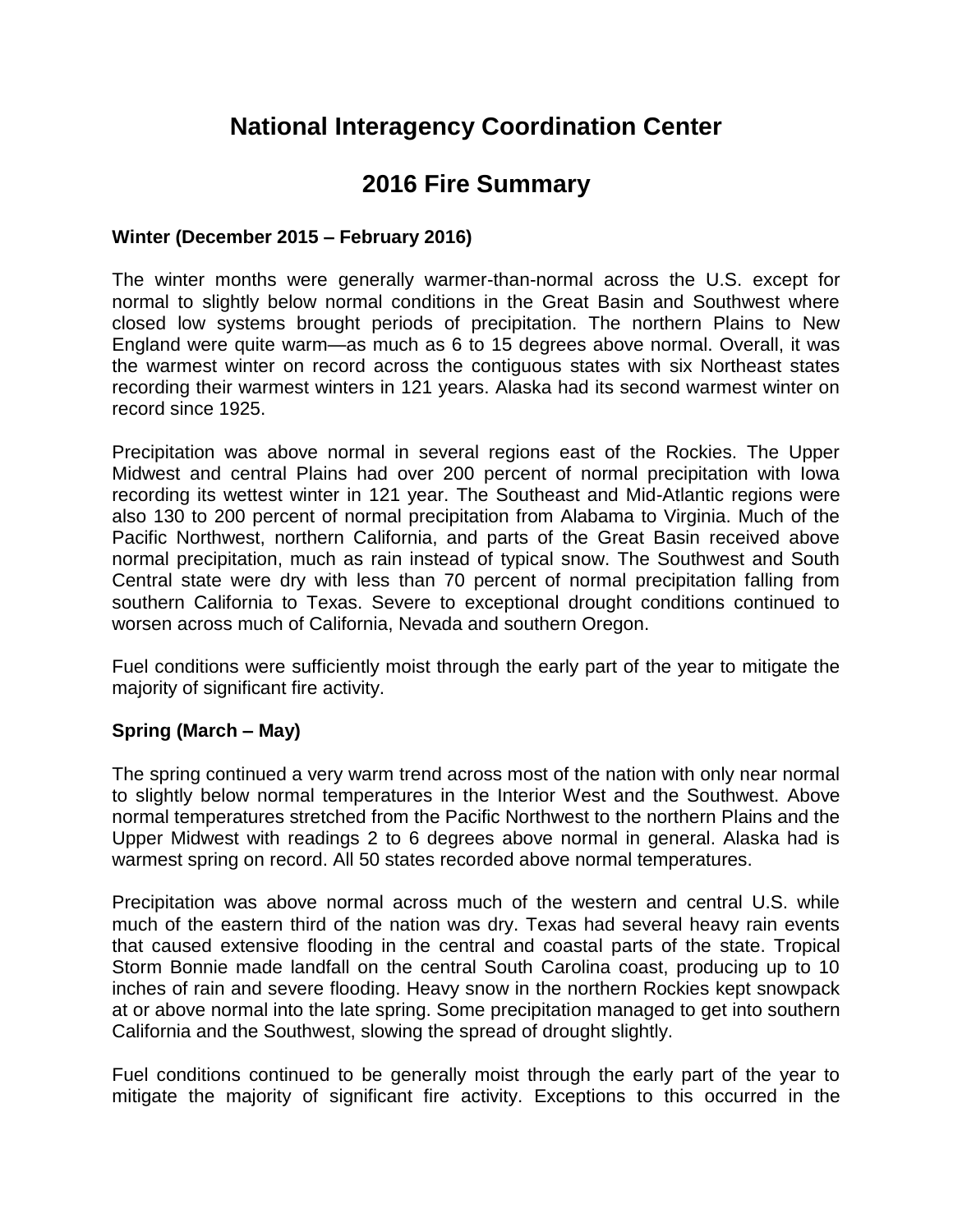southern plains where occasional dry and windy events lead to some unusual significant fire activity, and in the southern Appalachian mountains where long term dryness, which would come into play again later, led to a short term outbreak of significant fires. Excepting these two isolated circumstances the remainder of the fire activity in the U.S. trended well below normal.

#### **Summer (June – August)**

Very warm trends continued into the summer for much of nation, especially the Southwestern states and east of the Mississippi. In the West, California had its warmest summer on record while in the East most states were in the top 10 warmest with Connecticut recording its warmest. Alaska had its second warmest summer on record.

Very wet conditions develop along the Mississippi basin to the Upper Midwest. Texas continued to experience above normal rains as well. The West was very dry with less than 50 percent of normal precipitation over most of the region. Dry conditions began to develop in the Southeast where less than 70 percent of normal rainfall occurred across Alabama, Georgia, South Carolina, North Carolina, and Tennessee. Florida's east coast was also dry while the west coast was wet. Drought conditions worsened in the West where severe to exceptional drought continued across much of California, Nevada, and Oregon. Severe or worse drought developed in Wyoming and South Dakota; Alabama, Georgia, South Carolina, and Tennessee; and over parts of New England.

Though conditions were present to support significant fire activity throughout the summer fire season, for the most part these conditions fell well within the normal range and fire activity was generally normal. The primary exception to this was in Southern California where long term drought led to significant tree mortality; however, ignitions in this area did not occur at a sufficient pace to lead to exceptional activity. Generally, what would be considered normal fuel conditions and normal levels of fire activity were experienced throughout the U.S. during the typical summer fire season.

#### **Autumn (September – December)**

Extreme heat took hold across much of the nation in the fall as most of the lower 48 had record or near record autumn (September-November) temperatures. Seven states (Texas, New Mexico, Colorado, Kansas, Iowa, Wisconsin, and Michigan) had the warmest autumns on record. Most of the rest east of the Rockies were in their respective top five warmest on record. Conditions were cooler on the West Coast but still much warmer-than-normal.

Early snow and heavy rain in the northwestern quarter helped keep temperatures down in the region but also brought near-record precipitation for the season. Several across the northwest received over 200 percent of normal precipitation. Oregon recorded its wettest autumn. Drought continued in the western U.S. although late autumn precipitation reduced its areal coverage and severity. Only southern California and western Nevada had severe or worse drought. In the central U.S. conditions were also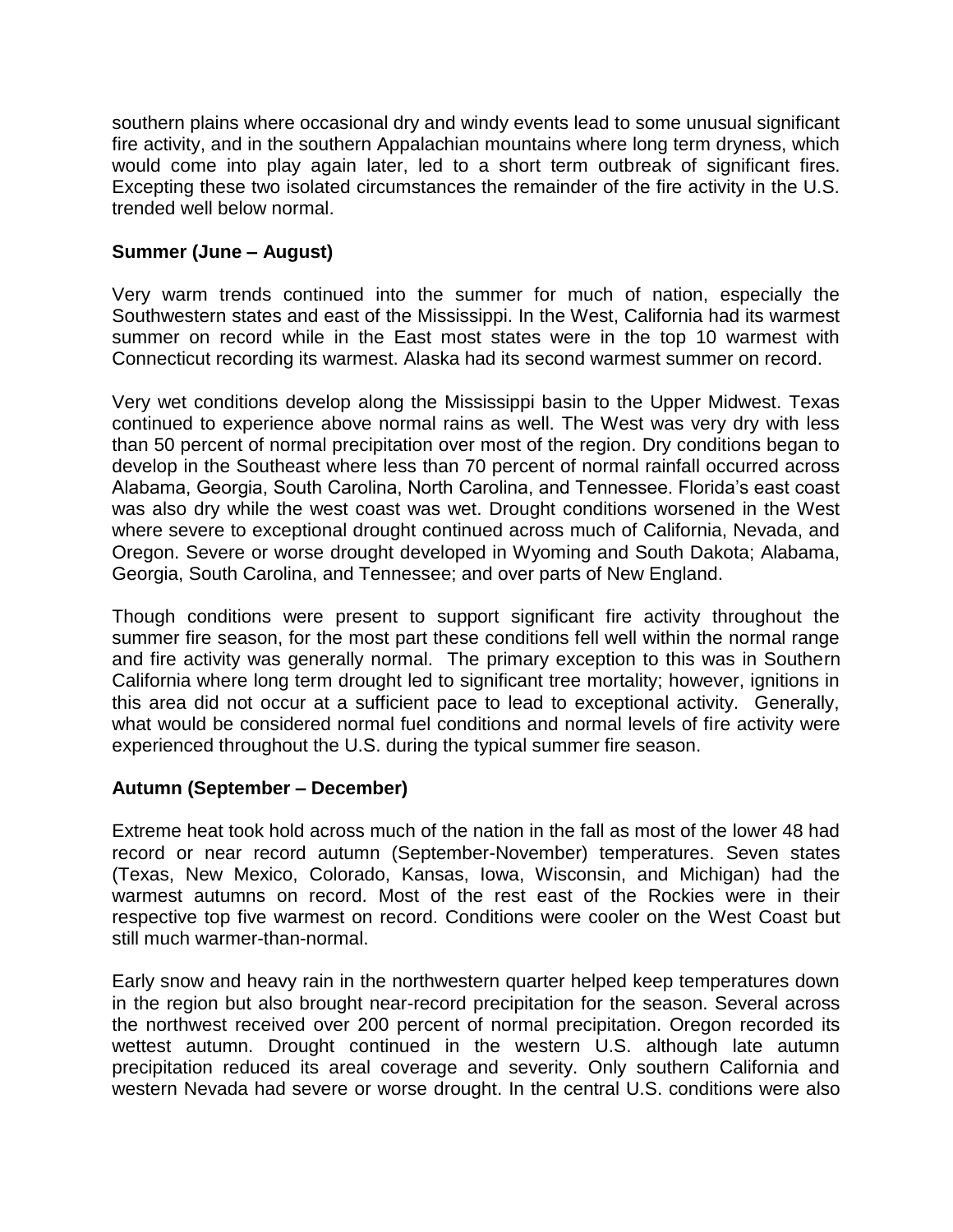improving by the end of autumn. In the Southeast, however, conditions had worsened with severe to exceptional drought now covering much of Alabama, Georgia, western South Carolina, western North Carolina, and eastern Tennessee. Parts of coastal New England were also in severe or worse drought.

By December, heavy precipitation across the Southeast greatly reduced the drought conditions with only severe to extreme drought observed in a narrow band from central Alabama to the western tip of North Carolina. In the West and the Northeast, conditions changed little through December.

An unusually robust southern fire season occurred as the confluence of significant long term drought and seasonal leaf drop provided a heavy and dry fuel bed in which ignitions occurred and spread rapidly. This unusual condition led to a significant increase in fire activity and a well above normal fall fire season across the southern Appalachia region.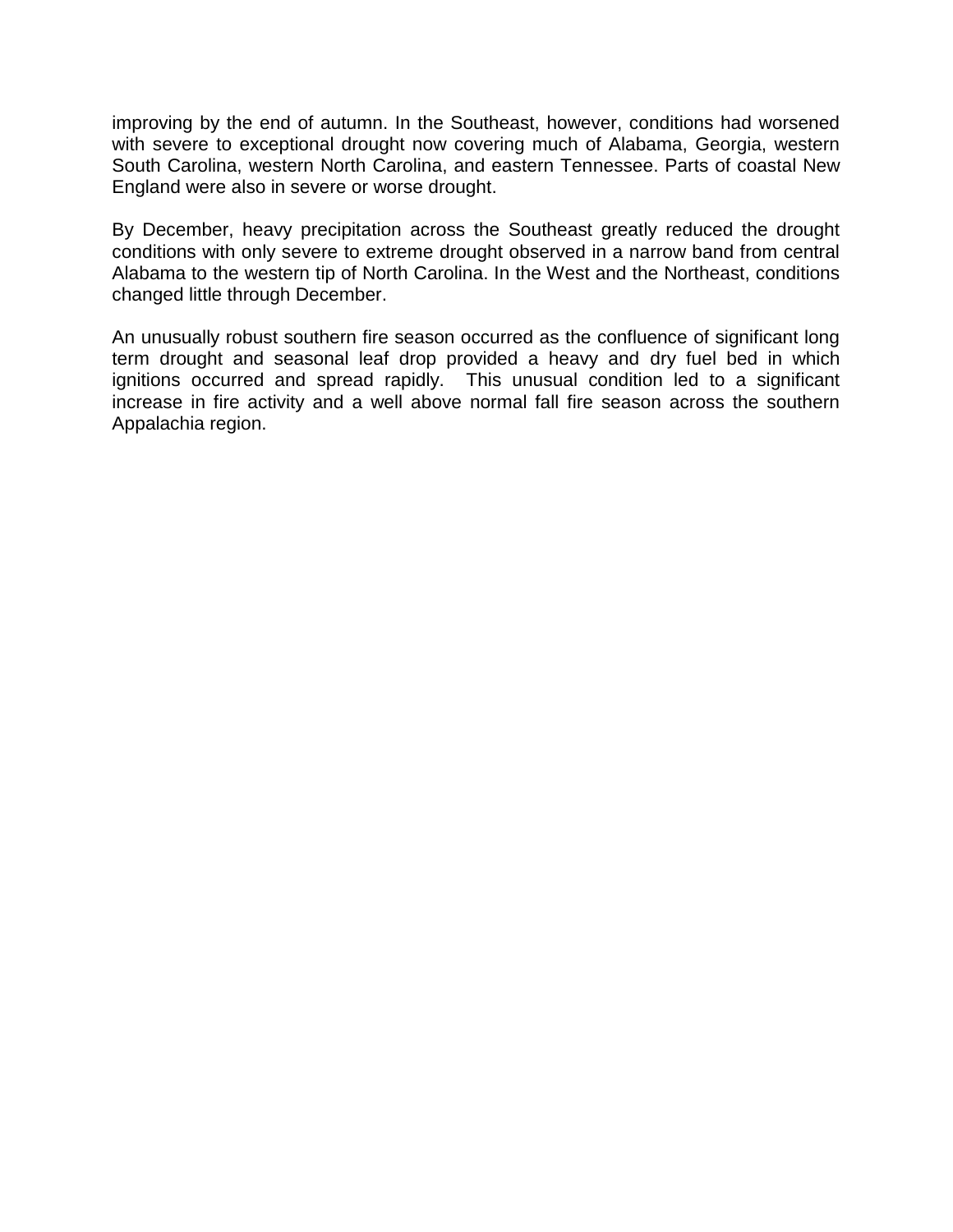# **Hurricane and Other Non-Fire Incident Support**

The 2016 Atlantic Hurricane season ended with 15 named storms, seven of which became hurricanes and three major hurricanes. Both named storms and hurricanes were above the long-term averages (12 and 6). Three tropical storms (Bonnie, Colin, Julia) and two hurricanes (Hermine, Matthew) made landfall in the U.S.

In the Eastern Pacific, there were 21 named storms with 11 hurricanes, well above average. Of those, five were major hurricanes. There were all above the long-term averages of 16, 8 and 4, respectively.





Preliminary hurricane storm tracks for the 2016 Atlantic Hurricane Season (top) and the 2016 Eastern Pacific Hurricane Season (bottom). From NOAA National Hurricane Center (http://www.nhc.noaa.gov/)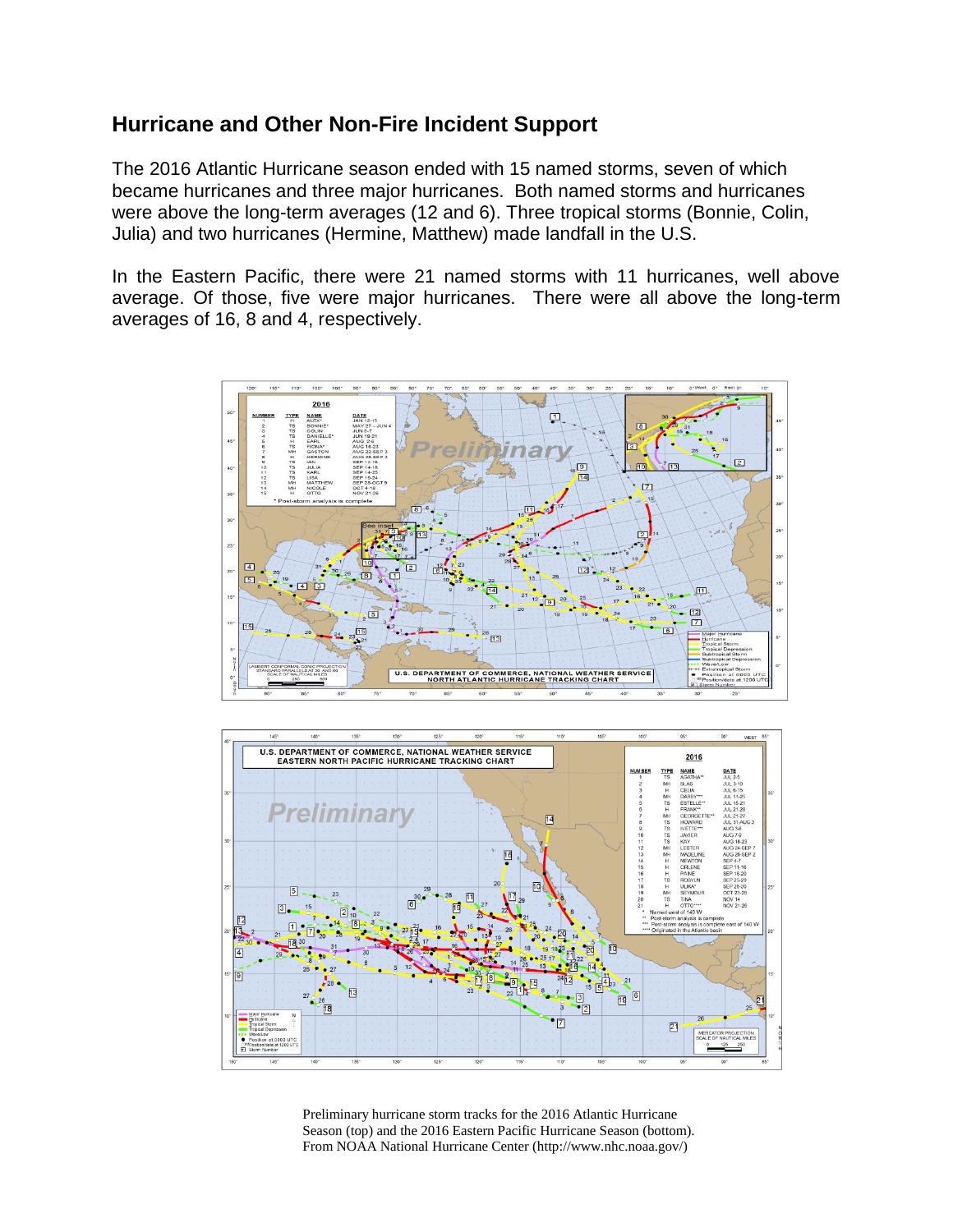## **National Fire Activity Synopsis**

The 2016 fire season was below normal for number of reported wildfires (92 percent of the 10-year annual average). There were 67,743 wildfires reported nationally (compared to 68,151 wildfires reported in 2015). The number of acres burned was also below normal in 2016 with 5,509,995 acres or 79 percent of the national 10-year average. The Southern Area led the nation with nearly 1.6 million acres burned (109 percent of its 10 year average).

Based on an annual 10-year average, Alaska (114%) and Southwest (108%) reported above average fire occurrences in 2016. Rocky Mountain (98%) and Eastern (97%) experienced near average fire occurrence, while Southern (94%), Northern Rockies (92%), Southern California (90%), Northern California (82%), Great Basin (75%), and Northwest (71%) all experienced below average fire occurrences.

Rocky Mountain (193%), Southern California (153%) and Southern Area (109%) were the only Geographic Areas to experience above average acres burned. All other Geographic Areas were below their annual average acres. Nineteen fires exceeded 40,000 acres in 2016; thirty-three less than in 2015 (see Significant Fire Activity below for a list of those fires).

A total of 4,312 structures were destroyed by wildfires in 2016, including 3,192 residences, 1,025 minor structures, 78 commercial structures and 17 mixed commercial/residential structures. This is above the annual average of 1,449 residences, 1,248 minor structures, and 53 commercial structures destroyed by wildfire with this year ranking 5<sup>th</sup> in total structures lost (data from 1999 to present). Tennessee accounted for the highest number of structures lost in one state in 2016: 2,121 residences, 53 commercial structures, and 1 minor structure. California was second with 754 residences, 12 commercial structures, 1 mixed residential/commercial structure and 429 minor structures.

Requests for firefighting resources placed to the National Interagency Coordination Center during the 2016 fire season were right at or lower than the 10-year average in most categories. Filled requests for crews, type 1 and type 2 helicopters and heavy air tankers exceeded their respective 10-year averages.

National Type 1 teams were mobilized 31 times (down from 39 in 2015), and spent 439 days on assignments (down from 571 days in 2015). All 16 national teams had between one and three assignments each. Type 2 Teams were mobilized 92 times (down from 121 in 2015), for a total of 1,046 days assigned to incidents (down from 1,537 days in 2015). (Figures include both national and state teams.) Area Command teams were not mobilized in 2016. National Incident Management Organizations (NIMO) mobilized 7 times in 2016 to both wildland fire and non-fire incidents.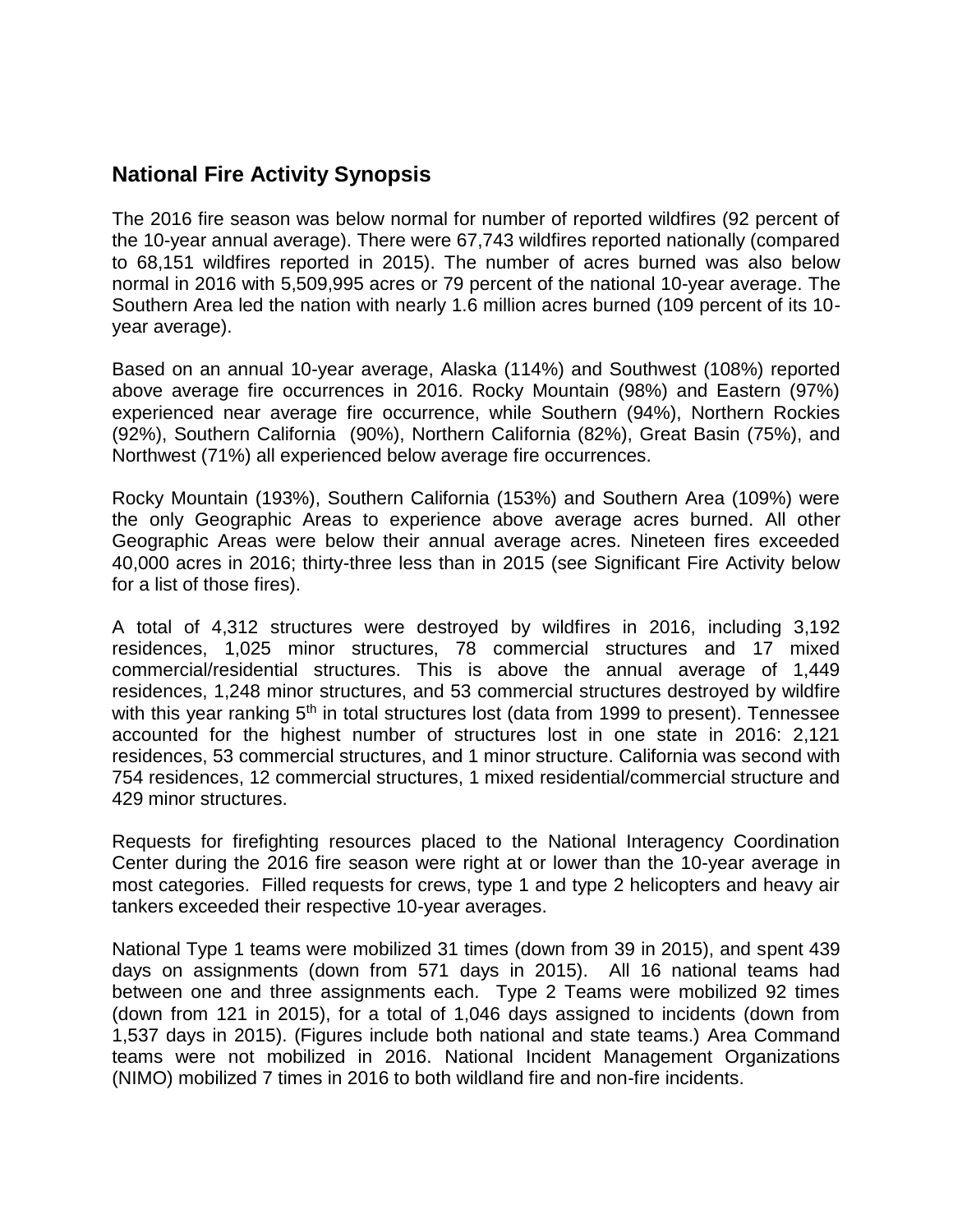## **Military and International Resource Mobilizations**

**Military**: On August 4, two MAFFS units were activated through a Request for Assistance (RFA) to the Department of Defense. This request was filled with one MAFFS from the 153<sup>rd</sup> Airlift Wing and one MAFFS from the 302<sup>nd</sup> Airlift Wing were positioned at Boise, ID in support wildland fire operations. On August 19 one additional MAFFS from the 153<sup>rd</sup> Airlift Wing was positioned at Boise, ID. On August 17 one MAFFS from the 153<sup>rd</sup> Airlift Wing was released back to the DOD. On September 4 the remaining two MAFFS each from the 302<sup>nd</sup> and 153<sup>rd</sup> Airlift Wing were released back to the DOD.

MAFFS units primarily provided retardant delivery primarily to the Great Basin and Northwest Geographic Areas while employed from August 4 through September 12. These units delivered a total of 395,632 gallons of retardant while conducting 165 sorties. This is down from 2015 when 372 sorties were flown delivering 842,983 gallons of retardant.

**International**: Through the NIFC-CIFFC Agreement the U.S. provided two heavy air tankers and two lead planes to Ontario, Canada for one day. On May 20 the U.S. mobilized 10 crews and two overhead personnel to Alberta. These resources were released back to the U.S. on June 4.

Through the NIFC-CIFFC Agreement Canada provided two air tanker groups to the U.S. On August 4 British Columbia provided two air tankers and one bird dog. On August 26<sup>th</sup> Alberta provided two air tankers and one bird dog to the U.S. On September 3 the U.S. released to air tankers and one bird dog back to British Columbia. On September 9 the U.S. released two air tankers and one bird dog back to Alberta.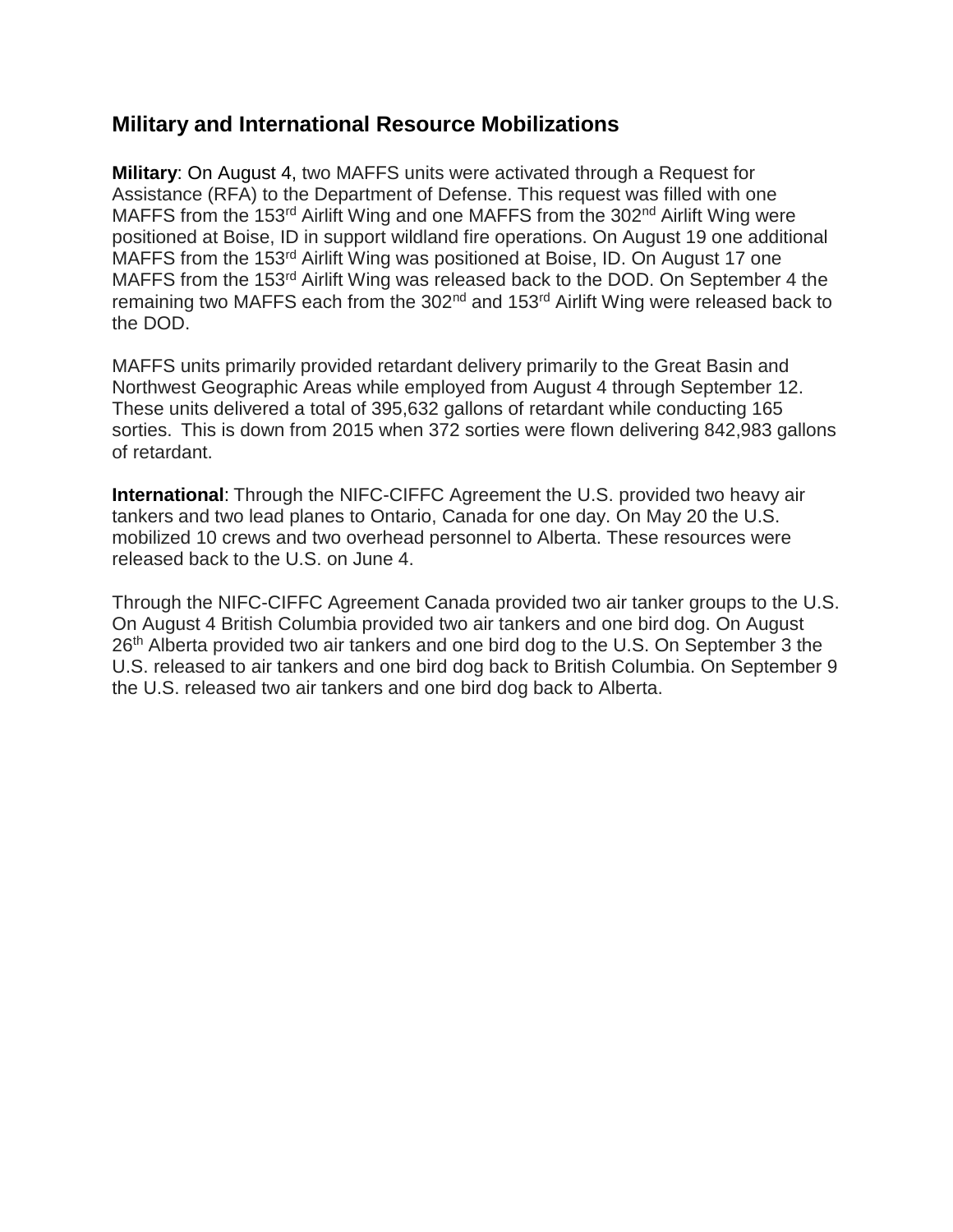# **Significant Wildland Fires Fires and Complexes Over 40,000 Acres in 2016**

| <b>Name</b>                     | <b>GACC</b>                                                  | <b>State</b> | <b>Start</b><br><b>Date</b> | Contain<br>or Last<br>Report<br><b>Date</b> | <b>Size</b><br>(Acres) | Cause | <b>Estimated</b><br>Cost |
|---------------------------------|--------------------------------------------------------------|--------------|-----------------------------|---------------------------------------------|------------------------|-------|--------------------------|
| <b>Anderson Creek</b>           | <b>SA</b>                                                    | OK           | 3/23                        | 4/4                                         | 367,740                | U     | \$1,750,000              |
| <b>Pioneer</b>                  | GВ                                                           | ID           | 7/18                        | 10/27                                       | 188,404                | U     | \$90,000,000             |
| Range 12                        | <b>NW</b>                                                    | <b>WA</b>    | 7/30                        | 8/8                                         | 176,600                | U     | \$1,700,000              |
| Soberanes                       | SO                                                           | CA           | 7/22                        | 10/23                                       | 132,127                | H     | \$262,500,000            |
| Hot Pot                         | GВ                                                           | NV           | 7/2                         | 7/10                                        | 122,292                | U     | \$3,402,259              |
| Alatna Complex                  | AK                                                           | AΚ           | 6/28                        | 7/24                                        | 113,157                | L     | \$1,040,018              |
| Virginia Mountains Complex      | GB                                                           | <b>NV</b>    | 7/29                        | 8/6                                         | 59,727                 |       | \$8,000,200              |
| Dulbi Flats                     | AK                                                           | AK           | 6/26                        | 8/26                                        | 58,138                 |       | NR.                      |
| 350 Complex                     | <b>SA</b>                                                    | OK           | 5/5                         | 5/15                                        | 57,167                 | U     | \$900,000                |
| <b>Henrys Creek</b>             | GВ                                                           | ID           | 8/21                        | 8/31                                        | 52,972                 | U     | \$4,320,000              |
| Erskine                         | SO                                                           | CA           | 6/23                        | 7/7                                         | 48,019                 | U     | \$23,000,000             |
| Chimney                         | SO                                                           | СA           | 8/13                        | 9/5                                         | 46,344                 | U     | \$78,300,000             |
| Cedar                           | <b>SW</b>                                                    | AZ           | 6/15                        | 7/28                                        | 45,977                 | U     | \$14,000,000             |
| Maple                           | RM                                                           | <b>WY</b>    | 8/8                         | 10/27                                       | 45,516                 |       | \$6,267,928              |
| <b>Crutch Complex</b>           | <b>SA</b>                                                    | ТX           | 3/24                        | 3/24                                        | 44,696                 | U     | NR.                      |
| <b>Big Mud</b>                  | AΚ                                                           | AK           | 6/1                         | 6/19                                        | 42,641                 |       | \$59,268                 |
| North                           | SW                                                           | <b>NM</b>    | 5/21                        | 7/14                                        | 42,102                 |       | \$4,800,000              |
| Rail                            | <b>NW</b>                                                    | OR           | 7/31                        | 9/29                                        | 41,706                 | U     | \$34,900,000             |
| Cottonwood CA                   | <b>RM</b>                                                    | <b>SD</b>    | 10/16                       | 10/18                                       | 41,360                 | U     | \$170,000                |
| $L -$ Lightning<br>$H - H$ uman | U - Undetermined or Under Investigation<br>NR - Not Reported |              |                             |                                             |                        |       |                          |

Information in the above table was derived from ICS-209 reports submitted in the Fire and Aviation Management Web Applications system (FAMWEB). Information shown may not reflect final official figures.